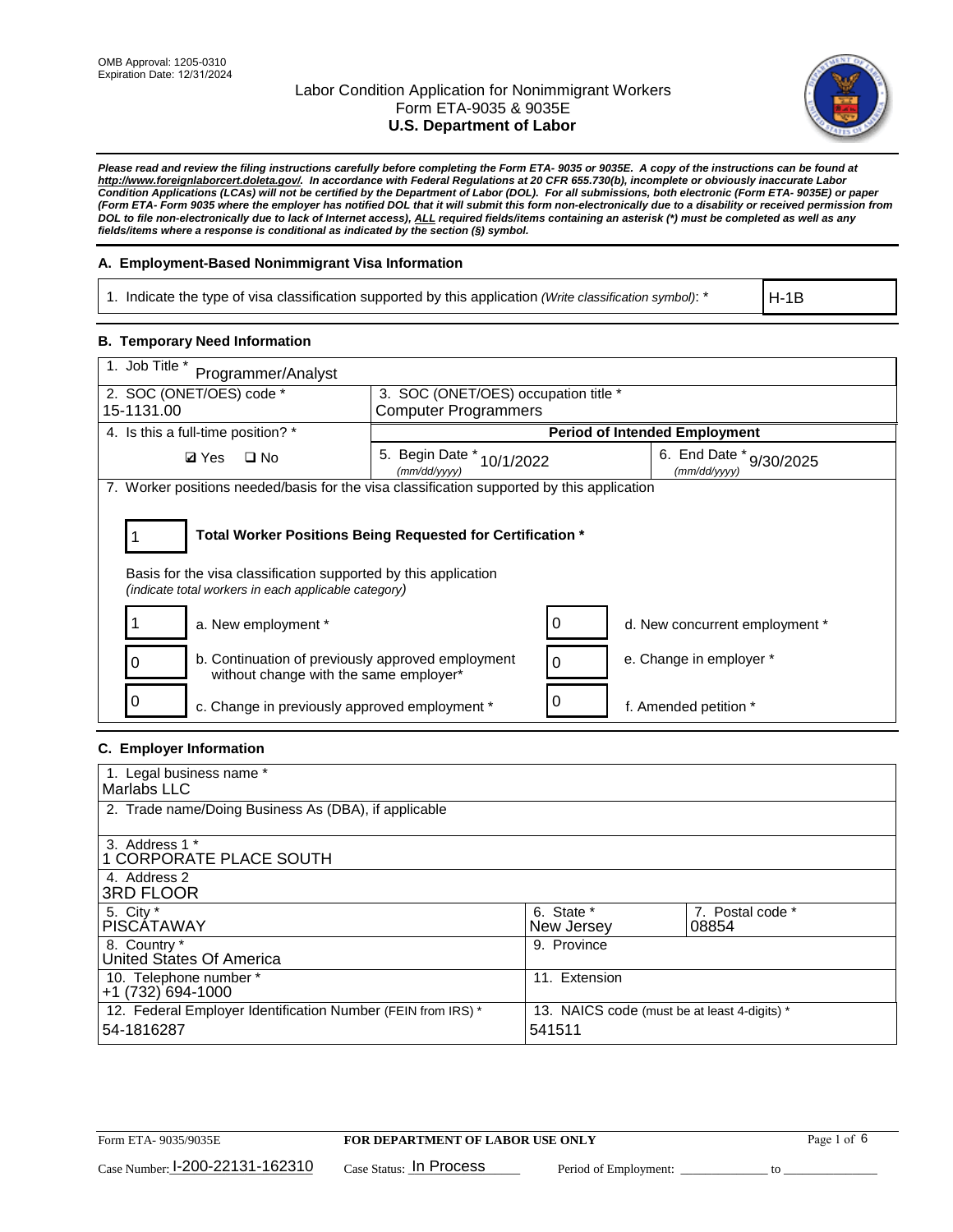

## **D. Employer Point of Contact Information**

**Important Note**: The information contained in this Section must be that of an employee of the employer who is authorized to act on behalf of the employer in labor certification matters. The information in this Section must be different from the agent or attorney information listed in Section E, unless the attorney is an employee of the employer.

| 1. Contact's last (family) name *               | 2. First (given) name * |                          | 3. Middle name(s)         |
|-------------------------------------------------|-------------------------|--------------------------|---------------------------|
| Vidyadharan                                     | Sanjay                  |                          |                           |
| 4. Contact's job title *<br>Chief Legal Officer |                         |                          |                           |
| 5. Address 1 *<br>1 CORPORATE PLACE SOUTH       |                         |                          |                           |
| 6. Address 2<br>3RD FLOOR                       |                         |                          |                           |
| 7. City $*$<br><b>PISCÁTAWAY</b>                |                         | 8. State *<br>New Jersey | 9. Postal code *<br>08854 |
| 10. Country *<br>United States Of America       |                         | 11. Province             |                           |
| 12. Telephone number *                          | 13. Extension           | 14. E-Mail address       |                           |
| +1 (732) 694-1000                               | 1600                    | sanjay@marlabs.com       |                           |

## **E. Attorney or Agent Information (If applicable)**

**Important Note**: The employer authorizes the attorney or agent identified in this section to act on its behalf in connection with the filing of this application.

| 1. Is the employer represented by an attorney or agent in the filing of this application? *<br>If "Yes," complete the remainder of Section E below. |                            |              |                               |                   | $\Box$ Yes                                           | <b>Ø</b> No |
|-----------------------------------------------------------------------------------------------------------------------------------------------------|----------------------------|--------------|-------------------------------|-------------------|------------------------------------------------------|-------------|
| 2. Attorney or Agent's last (family) name §                                                                                                         | 3. First (given) name $\S$ |              |                               | 4. Middle name(s) |                                                      |             |
| 5. Address 1 §                                                                                                                                      |                            |              |                               |                   |                                                      |             |
| 6. Address 2                                                                                                                                        |                            |              |                               |                   |                                                      |             |
| 7. City §                                                                                                                                           |                            | 8. State §   |                               |                   | 9. Postal code §                                     |             |
| 10. Country §                                                                                                                                       |                            | 11. Province |                               |                   |                                                      |             |
| 12. Telephone number §                                                                                                                              | 13. Extension              |              | 14. E-Mail address            |                   |                                                      |             |
| 15. Law firm/Business name §                                                                                                                        |                            |              | 16. Law firm/Business FEIN §  |                   |                                                      |             |
| 17. State Bar number (only if attorney) §                                                                                                           |                            |              | standing (only if attorney) § |                   | 18. State of highest court where attorney is in good |             |
| 19. Name of the highest State court where attorney is in good standing (only if attorney) §                                                         |                            |              |                               |                   |                                                      |             |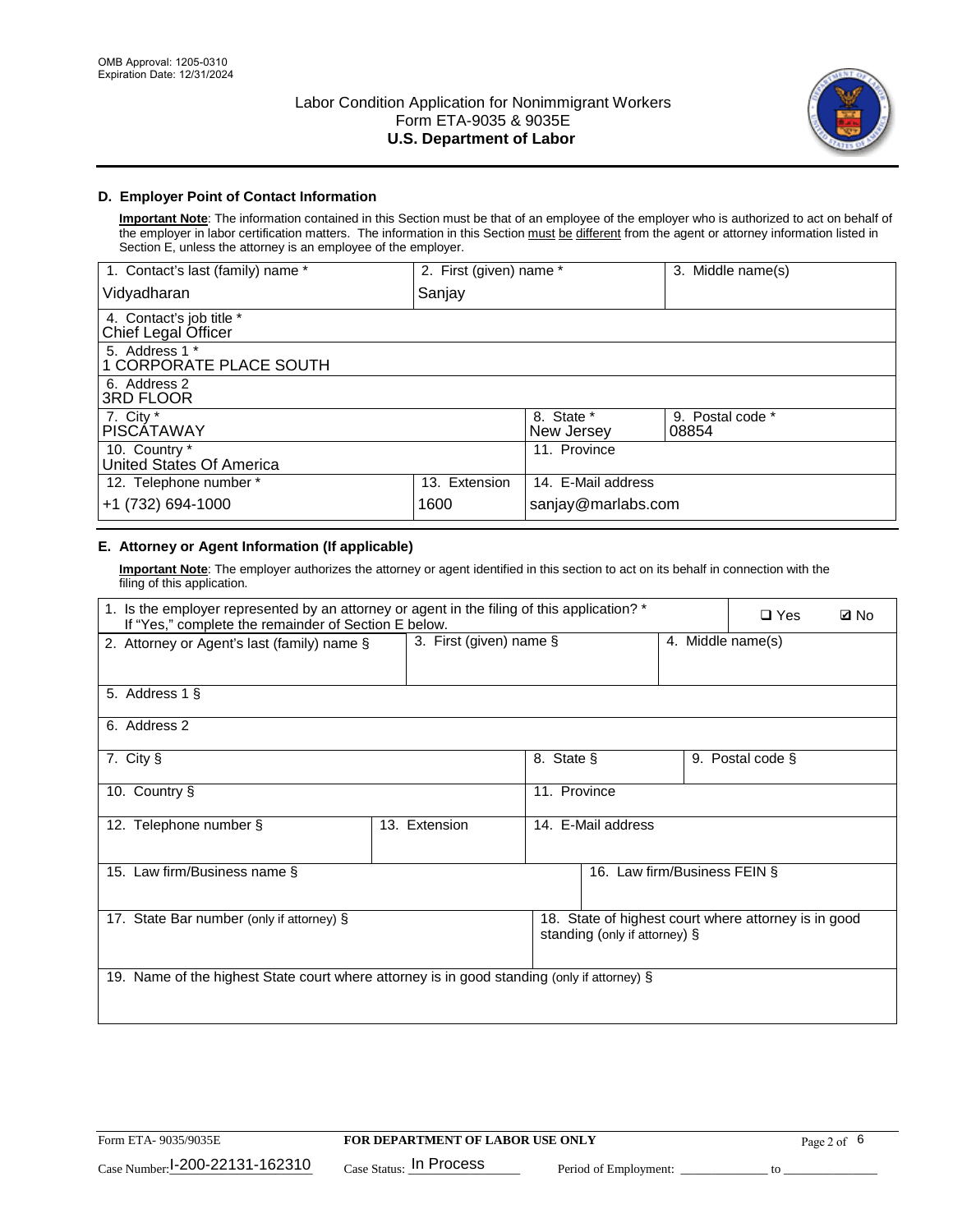

#### **F. Employment and Wage Information**

**Important Note**: The employer must define the intended place(s) of employment with as much geographic specificity as possible. Each intended place(s) of employment listed below must be the worksite or physical location where the work will actually be performed and cannot be a P.O. Box. The employer must identify all intended places of employment, including those of short duration, on the LCA. 20 CFR 655.730(c)(5). If the employer is submitting this form non-electronically and the work is expected to be performed in more than one location, an attachment must be submitted in order to complete this section. An employer has the option to use either a single Form ETA-9035/9035E or multiple forms to disclose all intended places of employment. If the employer has more than ten (10) intended places of employment at the time of filing this application, the employer must file as many additional LCAs as are necessary to list all intended places of employment. See the form instructions for further information about identifying all intended places of employment.

#### a.*Place of Employment Information* 1

|                                                                                    | 1. Enter the estimated number of workers that will perform work at this place of employment under<br>the LCA.*                 |  |                                          |                      |              |              |
|------------------------------------------------------------------------------------|--------------------------------------------------------------------------------------------------------------------------------|--|------------------------------------------|----------------------|--------------|--------------|
|                                                                                    | 2. Indicate whether the worker(s) subject to this LCA will be placed with a secondary entity at this<br>place of employment. * |  |                                          |                      | <b>Ø</b> Yes | $\square$ No |
|                                                                                    | 3. If "Yes" to question 2, provide the legal business name of the secondary entity. §                                          |  |                                          |                      |              |              |
| I B M                                                                              |                                                                                                                                |  |                                          |                      |              |              |
|                                                                                    | 4. Address 1 *<br>3128 Riverside Station BLVD                                                                                  |  |                                          |                      |              |              |
|                                                                                    | 5. Address 2                                                                                                                   |  |                                          |                      |              |              |
| 6. City $*$                                                                        | Secaucus                                                                                                                       |  | 7. County *<br>Hudson                    |                      |              |              |
|                                                                                    | 8. State/District/Territory *<br>New Jersey                                                                                    |  | 9. Postal code *<br>07094                |                      |              |              |
|                                                                                    | 10. Wage Rate Paid to Nonimmigrant Workers *                                                                                   |  | 10a. Per: (Choose only one)*             |                      |              |              |
| □ Hour □ Week □ Bi-Weekly □ Month ☑ Year<br>From $\frac{1}{5}$ 76300 00<br>To: $$$ |                                                                                                                                |  |                                          |                      |              |              |
|                                                                                    | 11. Prevailing Wage Rate *                                                                                                     |  | 11a. Per: (Choose only one)*             |                      |              |              |
|                                                                                    | 76294 00<br>$\mathbf{\$}$                                                                                                      |  | □ Hour □ Week □ Bi-Weekly □ Month ☑ Year |                      |              |              |
|                                                                                    | Questions 12-14. Identify the source used for the prevailing wage (PW) (check and fully complete only one): *                  |  |                                          |                      |              |              |
| 12.<br>$\Box$                                                                      | a. PWD tracking number §<br>A Prevailing Wage Determination (PWD) issued by the Department of Labor                            |  |                                          |                      |              |              |
| 13.<br>$\mathbf v$                                                                 | A PW obtained independently from the Occupational Employment Statistics (OES) Program                                          |  |                                          |                      |              |              |
|                                                                                    | a. Wage Level (check one): §                                                                                                   |  |                                          | b. Source Year §     |              |              |
|                                                                                    | பெ<br>□⊪<br>□⊥<br>$\Box$ IV<br>$\Box$ N/A                                                                                      |  |                                          | 7/1/2021 - 6/30/2022 |              |              |
| 14.                                                                                | A PW obtained using another legitimate source (other than OES) or an independent authoritative source                          |  |                                          |                      |              |              |
|                                                                                    | a. Source Type (check one): §<br>$\Box$ CBA<br>$\Box$ DBA<br>$\square$ SCA<br>$\Box$ Other/ PW Survey                          |  |                                          | b. Source Year §     |              |              |
|                                                                                    | c. If responded "Other/ PW Survey" in question 14.a, enter the name of the survey producer or publisher §                      |  |                                          |                      |              |              |
|                                                                                    | d. If responded "Other/ PW Survey" in question 14.a, enter the title or name of the PW survey §                                |  |                                          |                      |              |              |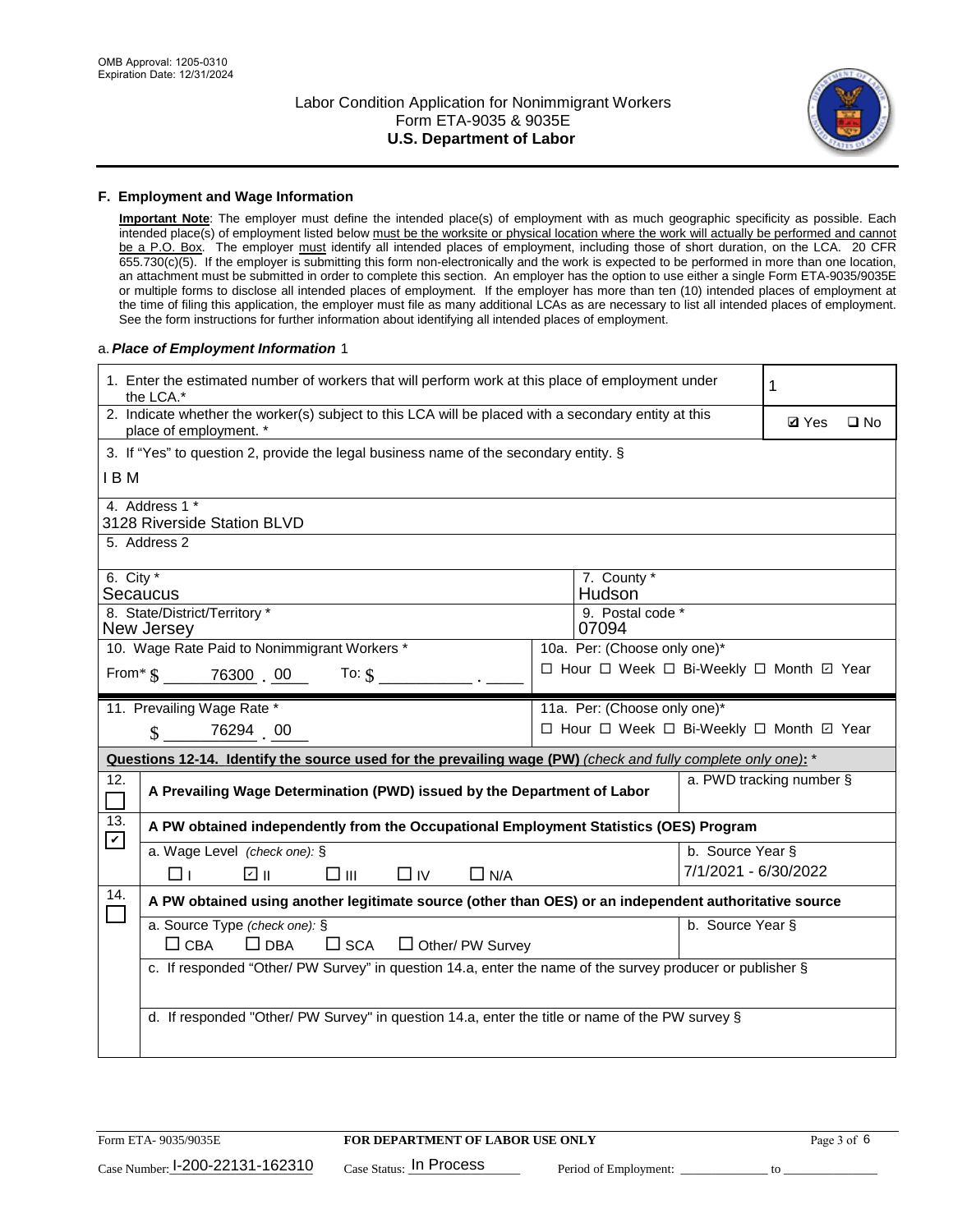

## **G. Employer Labor Condition Statements**

! *Important Note:* In order for your application to be processed, you MUST read Section G of the Form ETA-9035CP - General Instructions for the 9035 & 9035E under the heading "Employer Labor Condition Statements" and agree to all four (4) labor condition statements summarized below:

- (1) **Wages:** The employer shall pay nonimmigrant workers at least the prevailing wage or the employer's actual wage, whichever is higher, and pay for non-productive time. The employer shall offer nonimmigrant workers benefits and eligibility for benefits provided as compensation for services on the same basis as the employer offers to U.S. workers. The employer shall not make deductions to recoup a business expense(s) of the employer including attorney fees and other costs connected to the performance of H-1B, H-1B1, or E-3 program functions which are required to be performed by the employer. This includes expenses related to the preparation and filing of this LCA and related visa petition information. 20 CFR 655.731;
- (2) **Working Conditions:** The employer shall provide working conditions for nonimmigrants which will not adversely affect the working conditions of workers similarly employed. The employer's obligation regarding working conditions shall extend for the duration of the validity period of the certified LCA or the period during which the worker(s) working pursuant to this LCA is employed by the employer, whichever is longer. 20 CFR 655.732;
- (3) **Strike, Lockout, or Work Stoppage:** At the time of filing this LCA, the employer is not involved in a strike, lockout, or work stoppage in the course of a labor dispute in the occupational classification in the area(s) of intended employment. The employer will notify the Department of Labor within 3 days of the occurrence of a strike or lockout in the occupation, and in that event the LCA will not be used to support a petition filing with the U.S. Citizenship and Immigration Services (USCIS) until the DOL Employment and Training Administration (ETA) determines that the strike or lockout has ended. 20 CFR 655.733; and
- (4) **Notice:** Notice of the LCA filing was provided no more than 30 days before the filing of this LCA or will be provided on the day this LCA is filed to the bargaining representative in the occupation and area of intended employment, or if there is no bargaining representative, to workers in the occupation at the place(s) of employment either by electronic or physical posting. This notice was or will be posted for a total period of 10 days, except that if employees are provided individual direct notice by e-mail, notification need only be given once. A copy of the notice documentation will be maintained in the employer's public access file. A copy of this LCA will be provided to each nonimmigrant worker employed pursuant to the LCA. The employer shall, no later than the date the worker(s) report to work at the place(s) of employment, provide a signed copy of the certified LCA to the worker(s) working pursuant to this LCA. 20 CFR 655.734.

1. **I have read and agree to** Labor Condition Statements 1, 2, 3, and 4 above and as fully explained in Section G of the Form ETA-9035CP – General Instructions for the 9035 & 9035E and the Department's regulations at 20 CFR 655 Subpart H. \*

**Ø**Yes ロNo

#### **H. Additional Employer Labor Condition Statements –H-1B Employers ONLY**

!**Important Note***:* In order for your H-1B application to be processed, you MUST read Section H – Subsection 1 of the Form ETA 9035CP – General Instructions for the 9035 & 9035E under the heading "Additional Employer Labor Condition Statements" and answer the questions below.

#### *a. Subsection 1*

| 1. At the time of filing this LCA, is the employer H-1B dependent? §                                                                                                                                                                                            |  | ⊡ Yes | □ No      |              |
|-----------------------------------------------------------------------------------------------------------------------------------------------------------------------------------------------------------------------------------------------------------------|--|-------|-----------|--------------|
| 2. At the time of filing this LCA, is the employer a willful violator? $\S$                                                                                                                                                                                     |  |       | ⊡ No      |              |
| 3. If "Yes" is marked in questions H.1 and/or H.2, you must answer "Yes" or "No" regarding<br>whether the employer will use this application ONLY to support H-1B petitions or extensions of<br>status for exempt H-1B nonimmigrant workers? §                  |  |       | $\Box$ No |              |
| 4. If "Yes" is marked in question H.3, identify the statutory basis for the<br>■ \$60,000 or higher annual wage<br>exemption of the H-1B nonimmigrant workers associated with this<br>□ Master's Degree or higher in related specialty<br>$\Box$ Both<br>LCA. § |  |       |           |              |
| H-1B Dependent or Willful Violator Employers -Master's Degree or Higher Exemptions ONLY                                                                                                                                                                         |  |       |           |              |
| 5. Indicate whether a completed Appendix A is attached to this LCA covering any H-1B<br>nonimmigrant worker for whom the statutory exemption will be based <b>ONLY</b> on attainment of a<br>Master's Degree or higher in related specialty. §                  |  |       | ⊡ No      | <b>D</b> N/A |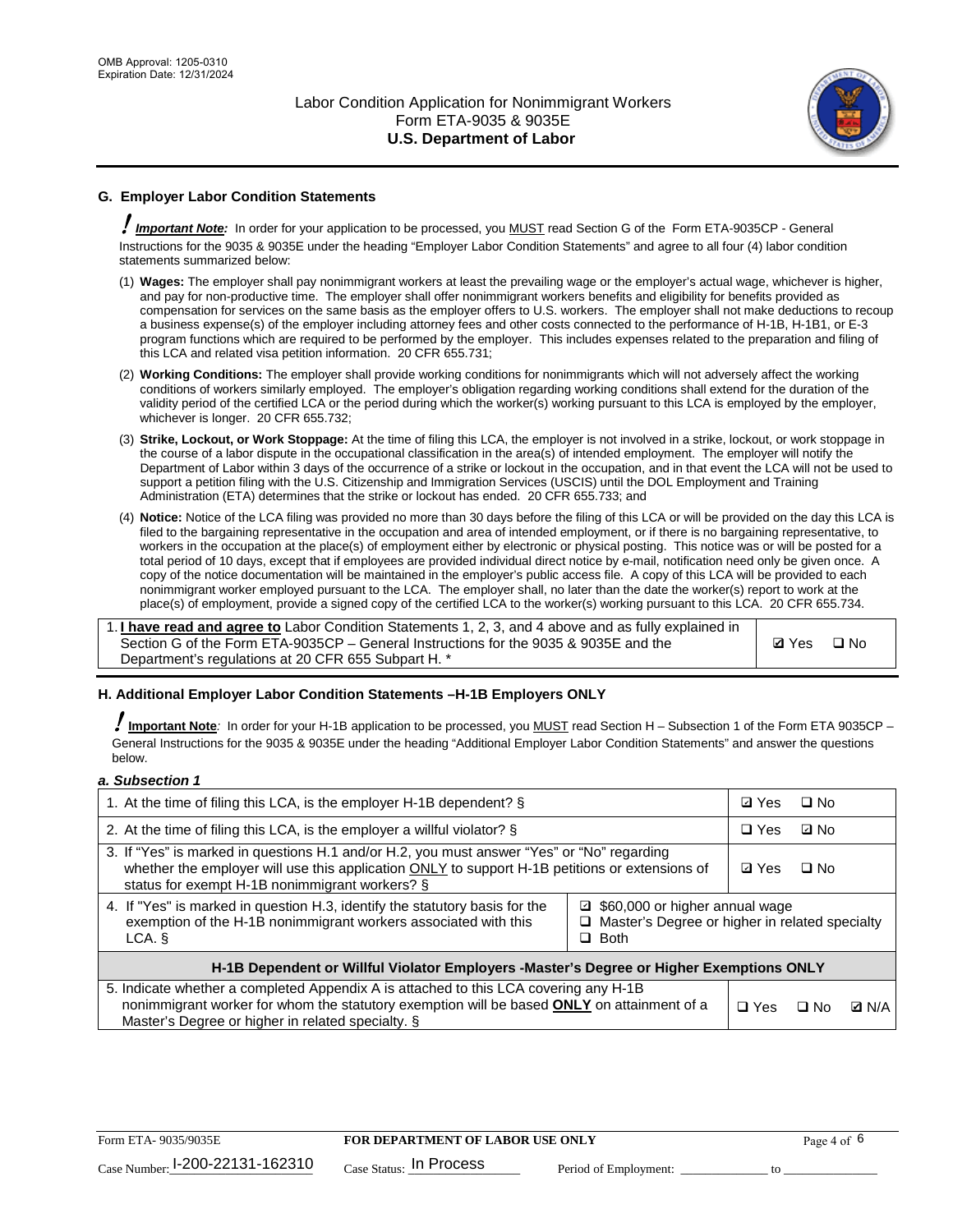

**If you marked "Yes" to questions H.a.1 (H-1B dependent) and/or H.a.2 (H-1B willful violator) and "No" to question H.a.3 (exempt H-1B nonimmigrant workers), you MUST read Section H – Subsection 2 of the Form ETA 9035CP – General Instructions for the 9035 & 9035E under the heading "Additional Employer Labor Condition Statements" and indicate your agreement to all three (3) additional statements summarized below.**

#### *b. Subsection 2*

- A. **Displacement:** An H-1B dependent or willful violator employer is prohibited from displacing a U.S. worker in its own workforce within the period beginning 90 days before and ending 90 days after the date of filing of the visa petition. 20 CFR 655.738(c);
- B. **Secondary Displacement:** An H-1B dependent or willful violator employer is prohibited from placing an H-1B nonimmigrant worker(s) with another/secondary employer where there are indicia of an employment relationship between the nonimmigrant worker(s) and that other/secondary employer (thus possibly affecting the jobs of U.S. workers employed by that other employer), unless and until the employer subject to this LCA makes the inquiries and/or receives the information set forth in 20 CFR 655.738(d)(5) concerning that other/secondary employer's displacement of similarly employed U.S. workers in its workforce within the period beginning 90 days before and ending 90 days after the date of such placement. 20 CFR 655.738(d). Even if the required inquiry of the secondary employer is made, the H-1B dependent or willful violator employer will be subject to a finding of a violation of the secondary displacement prohibition if the secondary employer, in fact, displaces any U.S. worker(s) during the applicable time period; and
- C. **Recruitment and Hiring:** Prior to filing this LCA or any petition or request for extension of status for nonimmigrant worker(s) supported by this LCA, the H-1B dependent or willful violator employer must take good faith steps to recruit U.S. workers for the job(s) using procedures that meet industry-wide standards and offer compensation that is at least as great as the required wage to be paid to the nonimmigrant worker(s) pursuant to 20 CFR 655.731(a). The employer must offer the job(s) to any U.S. worker who applies and is equally or better qualified for the job than the nonimmigrant worker. 20 CFR 655.739.

| 6. I have read and agree to Additional Employer Labor Condition Statements A, B, and C above and |       |           |
|--------------------------------------------------------------------------------------------------|-------|-----------|
| as fully explained in Section H – Subsections 1 and 2 of the Form ETA 9035CP – General           | □ Yes | $\Box$ No |
| Instructions for the 9035 & 9035E and the Department's regulations at 20 CFR 655 Subpart H. §    |       |           |

#### **I. Public Disclosure Information**

! **Important Note***:* You must select one or both of the options listed in this Section.

| 1. Public disclosure information in the United States will be kept at: * |  |  |  |  |  |  |  |
|--------------------------------------------------------------------------|--|--|--|--|--|--|--|
|--------------------------------------------------------------------------|--|--|--|--|--|--|--|

**sqrt** Employer's principal place of business □ Place of employment

#### **J. Notice of Obligations**

A. Upon receipt of the certified LCA, the employer must take the following actions:

- o Print and sign a hard copy of the LCA if filing electronically (20 CFR 655.730(c)(3));<br>
Maintain the original signed and certified LCA in the employer's files (20 CFR 655.7
- Maintain the original signed and certified LCA in the employer's files (20 CFR 655.705(c)(2); 20 CFR 655.730(c)(3); and 20 CFR 655.760); and
- o Make a copy of the LCA, as well as necessary supporting documentation required by the Department of Labor regulations, available for public examination in a public access file at the employer's principal place of business in the U.S. or at the place of employment within one working day after the date on which the LCA is filed with the Department of Labor (20 CFR 655.705(c)(2) and 20 CFR 655.760).
- B. The employer must develop sufficient documentation to meet its burden of proof with respect to the validity of the statements made in its LCA and the accuracy of information provided, in the event that such statement or information is challenged (20 CFR 655.705(c)(5) and 20 CFR 655.700(d)(4)(iv)).
- C. The employer must make this LCA, supporting documentation, and other records available to officials of the Department of Labor upon request during any investigation under the Immigration and Nationality Act (20 CFR 655.760 and 20 CFR Subpart I).

*I declare under penalty of perjury that I have read and reviewed this application and that to the best of my knowledge, the*  information contained therein is true and accurate. I understand that to knowingly furnish materially false information in the *preparation of this form and any supplement thereto or to aid, abet, or counsel another to do so is a federal offense punishable by fines, imprisonment, or both (18 U.S.C. 2, 1001,1546,1621).*

| 1. Last (family) name of hiring or designated official *   2. First (given) name of hiring or designated official *   3. Middle initial §<br>Vidyadharan | Saniav           |  |
|----------------------------------------------------------------------------------------------------------------------------------------------------------|------------------|--|
| 4. Hiring or designated official title *<br>Chief Legal Officer                                                                                          |                  |  |
| 5. Signature *                                                                                                                                           | 6. Date signed * |  |

| Form ETA-9035/9035E                         | <b>FOR DEPARTMENT OF LABOR USE ONLY</b> | Page 5 of 6           |  |
|---------------------------------------------|-----------------------------------------|-----------------------|--|
| $_{\text{Case Number:}}$ I-200-22131-162310 | $_{\rm Case~S status:}$ In Process      | Period of Employment: |  |